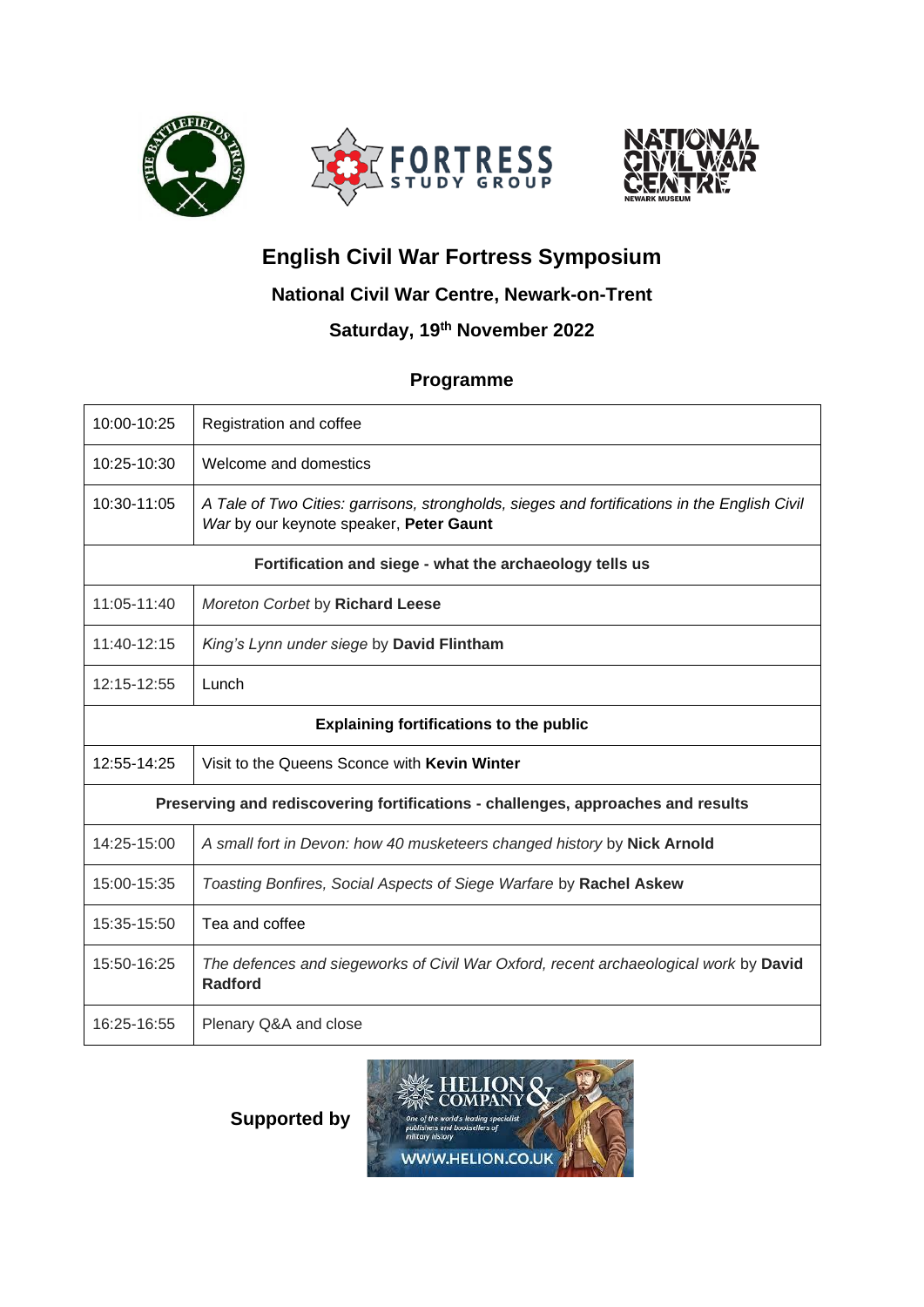# **Our Presentations**

#### *A Tale of Two Cities: garrisons, strongholds, sieges and fortifications in the English Civil War*

In this wide-ranging lecture, Professor Peter Gaunt will explore what is often still the somewhat neglected side of the civil war, focusing not on field armies and their generals, on the campaigns and battles they waged and fought, but rather on the role of garrisons and strongholds, their fortification and attacks upon them. Drawing on many examples from England and Wales, he will reassess the nature of this more 'territorial' aspect of the civil war, how and why it came about, its relationship to the landscape and to resources and the degree to which it shaped the unfolding conflict. Springing from this, in the second half of the lecture he will illustrate and exemplify many of these themes by examining the two cities at either end of the Welsh Marches, comparing and contrasting the role played by Chester and its royalist garrison and Gloucester and its parliamentarian garrison during the course of the main civil war.

### *Moreton Corbet*

Bullet impact scars are recognised, though often misidentified or misinterpreted evidence of the conflict heritage of the UK. For the Wars of the Three Kingdoms the most prolific source of bullet impact scarring arises from siege sites, and presents a dataset that is yet to be fully unlocked in understanding and interpreting the archaeology of siege actions. This presentation will discuss current and ongoing research into bullet impact evidence on defended sites as evidence of attack and defence, and present recent research that combines evidence from scars together with metal detector-surveying techniques adapted from battlefield archaeology.

#### *King's Lynn under siege*

During the summer of 1643 after a short siege, Parliament recaptured the Norfolk port of King's Lynn. Refortified to a design seldom seen anywhere else in the country, King's Lynn became the principal supply base for Parliament's armies operating in the east and northeast of England. 380 years later, King's Lynn is home to a ground-breaking archaeological project, uncovering traces of King's Lynn's fortifications. This lecture will look at both the project, including its starring role in Channel 4's *Great British Dig* series, and its research including a rare insight into the design and construction of earthwork fortifications during the English Civil War.

#### Visit to the Queens Sconce

Newark's Queen's Sconce is probably the best-known and best-preserved ECW fortification to be found anywhere in the country. Starting in the main gallery of the National Civil War Centre, the tour will go through the Market Place to the castle, have a brief stop at the castle and then walk out along the riverside and Millgate to the Sconce. Enroute our expert guide will talk about the mills and the attempted damming of the river, and also where the siegeworks would have ended on Millgate. At the Sconce we will discuss the building of the King's and Queen's Sconces and the other earthworks around the town and what happened to them during the final siege.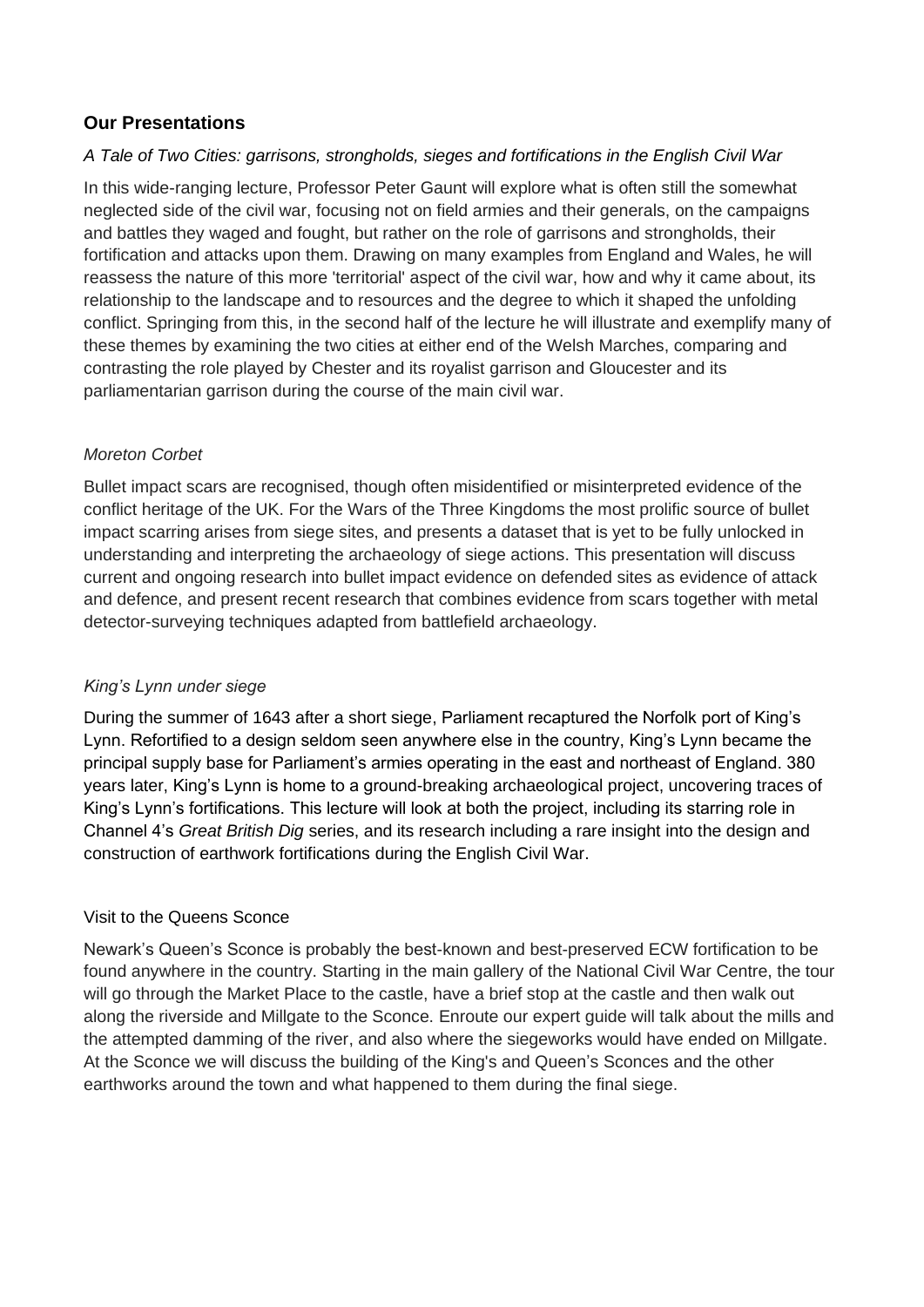### *A small fort in Devon: how 40 musketeers changed history*

In spring 2021 it was a field with a few enigmatic mounds. No-one was even sure that this was the site of Appledore fort and in any case the land was about to be developed. Few people knew that in 1644 a desperate siege happened here that attracted the attention of King Charles himself. This talk recounts how the fort defences and their dramatic Civil War history were discovered - and how in a distant echo of history, Appledore Fort and its few defenders simply refused to give in.

# *Toasting Bonfires, Social Aspects of Siege Warfare*

The study of Civil War fortifications is dominated, understandably, by military methodologies. However, sieges were often dominated not by sustained combat or bombardment, but long periods of inaction and the gradual erosion of troop morale and resources. Using archaeological and historical evidence, this presentation will explore the ways in which an analysis of the social experience of the National Civil Wars can provide a complementary approach to studies of this momentous period.

# *The defences and siegeworks of Civil War Oxford, recent archaeological work*

Over the last decade a number of small-scale investigations and discoveries have helped to develop our understanding of the defences around the Royalist capital and to a lesser extent the Parliamentarian siege works. This talk will provide an overview of recent discoveries and examine some of the challenges facing the ongoing management and protection of Oxford's Civil War legacy.